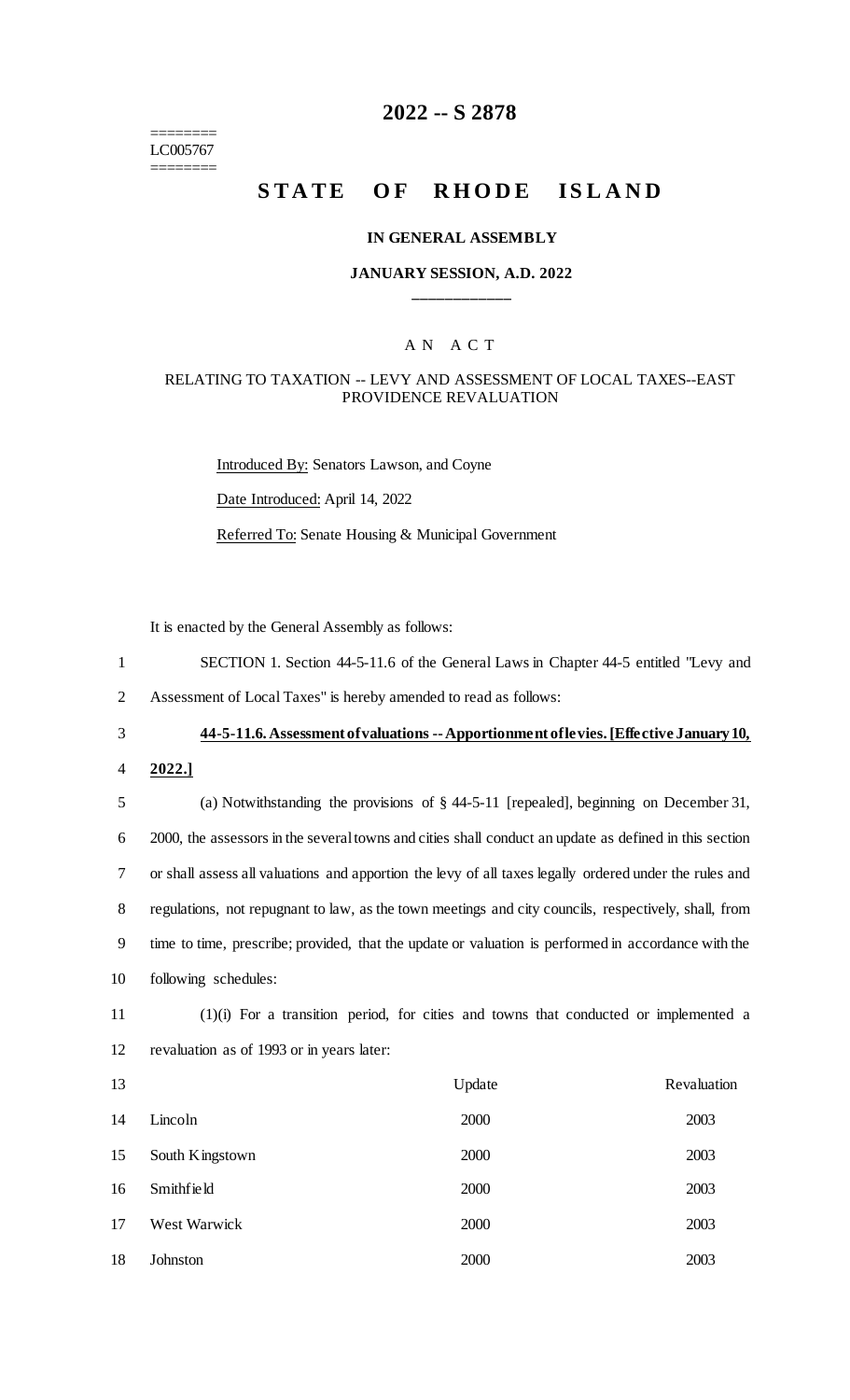| $\mathbf{1}$   | Burrillville                                                                                | 2000      |           | 2003        |  |
|----------------|---------------------------------------------------------------------------------------------|-----------|-----------|-------------|--|
| $\mathbf{2}$   | North Smithfield                                                                            | 2000      |           | 2003        |  |
| 3              | <b>Central Falls</b>                                                                        | 2000      |           | 2003        |  |
| $\overline{4}$ | North Kingstown                                                                             | 2000      |           | 2003        |  |
| 5              | Jamestown                                                                                   | 2000      |           | 2003        |  |
| 6              | North Providence                                                                            | 2001      |           | 2004        |  |
| $\tau$         | Cumberland                                                                                  | 2001      |           | 2004        |  |
| $8\,$          | <b>Bristol</b>                                                                              | 2004      |           | 2001        |  |
| 9              | Charlestown                                                                                 | 2001      |           | 2004        |  |
| 10             | East Greenwich                                                                              | 2002      |           | 2005        |  |
| 11             | Cranston                                                                                    | 2002      |           | 2005        |  |
| 12             | Barrington                                                                                  | 2002      |           | 2005        |  |
| 13             | Warwick                                                                                     | 2003      |           | 2006        |  |
| 14             | Warren                                                                                      | 2003      |           | 2006        |  |
| 15             | East Providence                                                                             | 2003      |           | 2006        |  |
| 16             | (ii) Provided that the reevaluation period for the town of New Shoreham shall be extended   |           |           |             |  |
| 17             | to 2003 and the update for the town of Hopkinton may be extended to 2007 with no additional |           |           |             |  |
| 18             | reimbursements by the state relating to the delay.                                          |           |           |             |  |
| 19             | (iii) The implementation date for this schedule is December 31, of the stated year.         |           |           |             |  |
| 20             | (iv) Those cities and towns not listed in this schedule shall continue the revaluation      |           |           |             |  |
| 21             | schedule pursuant to $\S$ 44-5-11 [repealed].                                               |           |           |             |  |
| 22             | $(2)(i)$ For the post-transition period and in years thereafter:                            |           |           |             |  |
| 23             |                                                                                             | Update #1 | Update #2 | Revaluation |  |
| 24             | Woonsocket                                                                                  | 2002      | 2005      | 2008        |  |
| 25             | Pawtucket                                                                                   | 2002      | 2005      | 2008        |  |
| 26             | Portsmouth                                                                                  | 2001      | 2004      | 2007        |  |
| 27             | Coventry                                                                                    | 2001      | 2004      | 2007        |  |
| 28             | Providence                                                                                  | 2003      | 2006      | 2009        |  |
| 29             | Foster                                                                                      | 2002      | 2005      | 2008        |  |
| 30             | Middletown                                                                                  | 2002      | 2005      | 2008        |  |
| 31             | Little Compton                                                                              | 2003      | 2006      | 2009        |  |
| 32             | Scituate                                                                                    | 2003      | 2006      | 2009        |  |
| 33             | Westerly                                                                                    | 2003      | 2006      | 2009        |  |
| 34             | West Greenwich                                                                              | 2004      | 2007      | 2010        |  |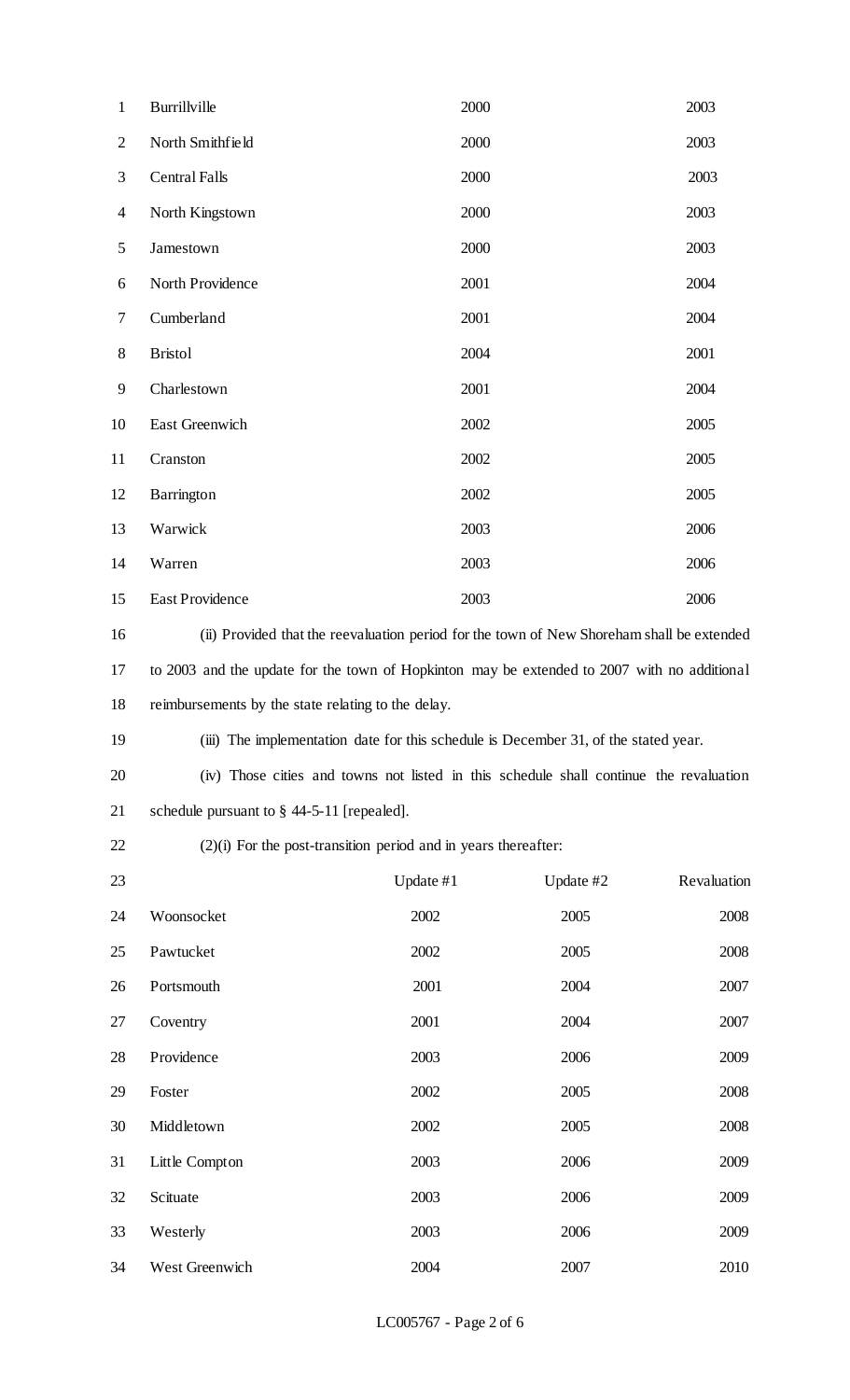| $\mathbf{1}$             | Glocester              | 2004 | 2007 | 2010 |
|--------------------------|------------------------|------|------|------|
| $\mathbf{2}$             | Richmond               | 2004 | 2007 | 2010 |
| 3                        | <b>Bristol</b>         | 2004 | 2007 | 2010 |
| $\overline{\mathcal{A}}$ | Tiverton               | 2005 | 2008 | 2011 |
| 5                        | Newport                | 2005 | 2008 | 2011 |
| 6                        | New Shoreham           | 2006 | 2009 | 2012 |
| 7                        | Narragansett           | 2005 | 2008 | 2011 |
| $8\,$                    | Exeter                 | 2005 | 2008 | 2011 |
| 9                        | Hopkinton              | 2007 | 2010 | 2013 |
| 10                       | Lincoln                | 2006 | 2009 | 2012 |
| 11                       | South Kingstown        | 2006 | 2009 | 2012 |
| 12                       | Smithfield             | 2006 | 2009 | 2012 |
| 13                       | West Warwick           | 2006 | 2009 | 2012 |
| 14                       | Johnston               | 2006 | 2009 | 2012 |
| 15                       | Burrillville           | 2006 | 2009 | 2012 |
| 16                       | North Smithfield       | 2006 | 2009 | 2012 |
| 17                       | <b>Central Falls</b>   | 2006 | 2009 | 2012 |
| 18                       | North Kingstown        | 2006 | 2009 | 2012 |
| 19                       | Jamestown              | 2006 | 2009 | 2012 |
| 20                       | North Providence       | 2007 | 2010 | 2013 |
| 21                       | Cumberland             | 2007 | 2010 | 2013 |
| 22                       | Charlestown            | 2007 | 2010 | 2013 |
| 23                       | East Greenwich         | 2008 | 2011 | 2014 |
| 24                       | Cranston               | 2008 | 2011 | 2014 |
| 25                       | Barrington             | 2008 | 2010 | 2014 |
| 26                       | Warwick                | 2009 | 2012 | 2015 |
| 27                       | Warren                 | 2009 | 2012 | 2016 |
| 28                       | <b>East Providence</b> | 2009 | 2012 | 2015 |

 (ii) The implementation date for the schedule is December 31 of the stated year. Upon the completion of the update and revaluation according to this schedule, each city and town shall conduct a revaluation within nine (9) years of the date of the prior revaluation and shall conduct an update of real property every three (3) years from the last revaluation. Provided, that for the town of Bristol, the time for the first statistical update following the 2010 revaluation shall be extended from 2013 to 2014 and said statistical update shall be based on valuations as of December 31, 2014,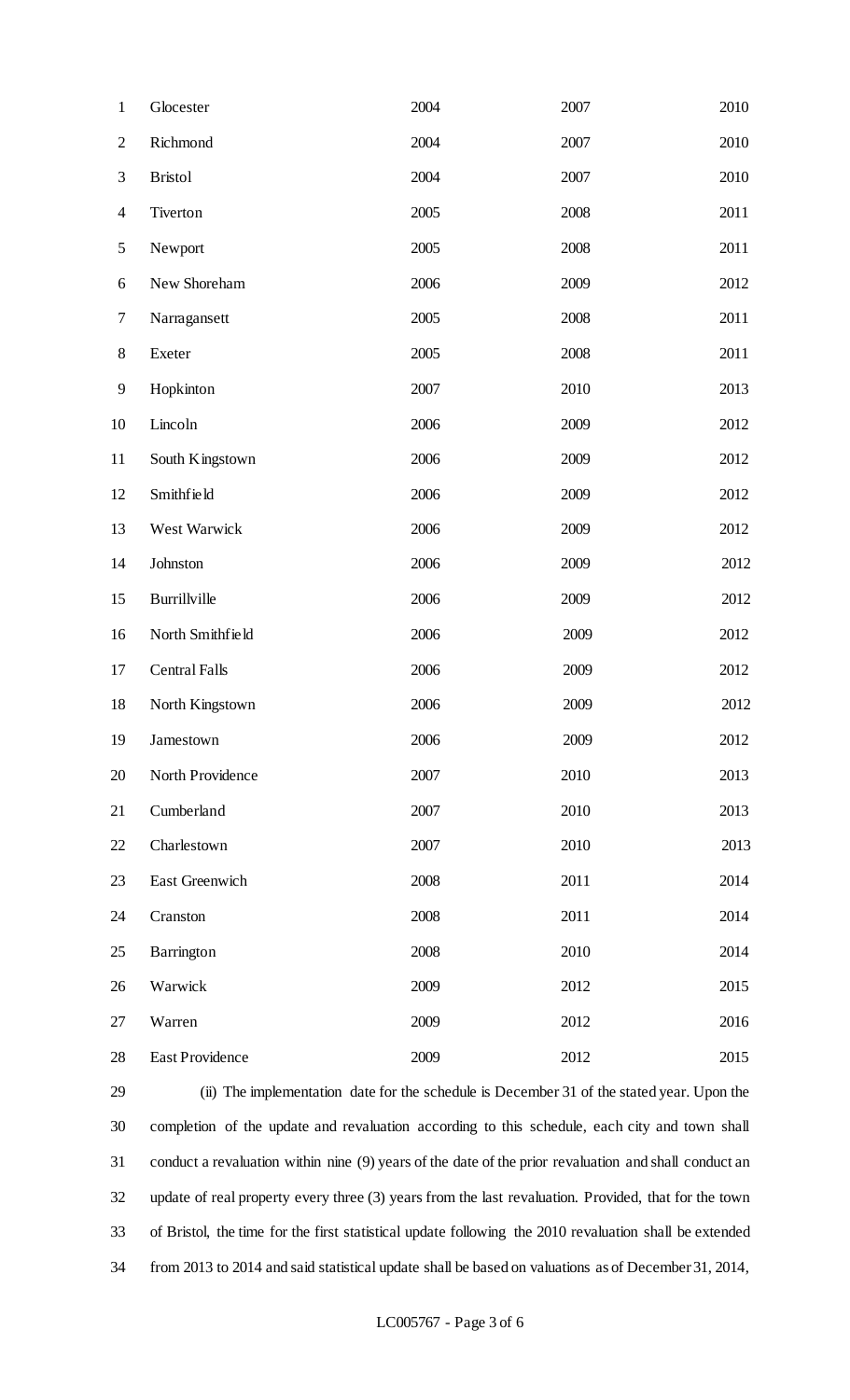and the first revaluation following the December 31, 2014, and 2015 statistical revaluation shall be extended from 2016 to 2019 and said revaluation shall be based on valuations as of December 31, 2018, and, that for the city of Woonsocket, the time of the first statistical update following the 2017 revaluation shall be extended from 2020 to 2021, and the statistical update shall be based on the valuations as of December 31, 2021. Provided that for the city of East Providence, the revaluation period as of the December 31, 2021, assessment date shall be extended to the December 31, 2022, assessment date, with no additional reimbursements by the state relating to the delay. (iii) Cities and towns shall not change the assessment of any property based on the purchase price of the property after a transfer occurs except in accordance with a townwide or citywide

 revaluation or update schedule; provided that, this prohibition shall not apply to completed new real estate construction.

 (b) No later than February 1, 1998, the director of the department of revenue shall promulgate rules and regulations consistent with the provisions of this section to define the requirements for the updates that shall include, but not be limited to:

(1) An analysis of sales;

(2) A rebuilding of land value tables;

(3) A rebuilding of cost tables of all improvement items; and

 (4) A rebuilding of depreciation schedules. Upon completion of an update, each city or town shall provide for a hearing and/or appeal process for any aggrieved person to address any issue that arose during the update.

 (c) The costs incurred by the towns and cities for the first update shall be borne by the state in an amount not to exceed twenty dollars (\$20.00) per parcel. The costs incurred by the towns and cities for the second update shall be borne eighty percent (80%) by the state (in an amount not to exceed sixteen dollars (\$16.00) per parcel) and twenty percent (20%) by the town or city, and in the third update and thereafter, the state shall pay sixty percent (60%) of the update (not to exceed twelve dollars (\$12.00) per parcel) and the town or city shall pay forty percent (40%); provided, that for the second update and in all updates thereafter, that the costs incurred by any city or town that is determined to be a distressed community pursuant to § 45-13-12 shall be borne eighty percent (80%) by the state and twenty percent (20%) by the city or town for all updates required by this section.

 (d) The office of municipal affairs, after consultation with the League of Cities and Towns and the Rhode Island Assessors' Association, shall recommend adjustments to the costs formula described in subsection (c) of this section based upon existing market conditions.

(e) Any property that is either exempt from the local property tax pursuant to § 44-3-3 or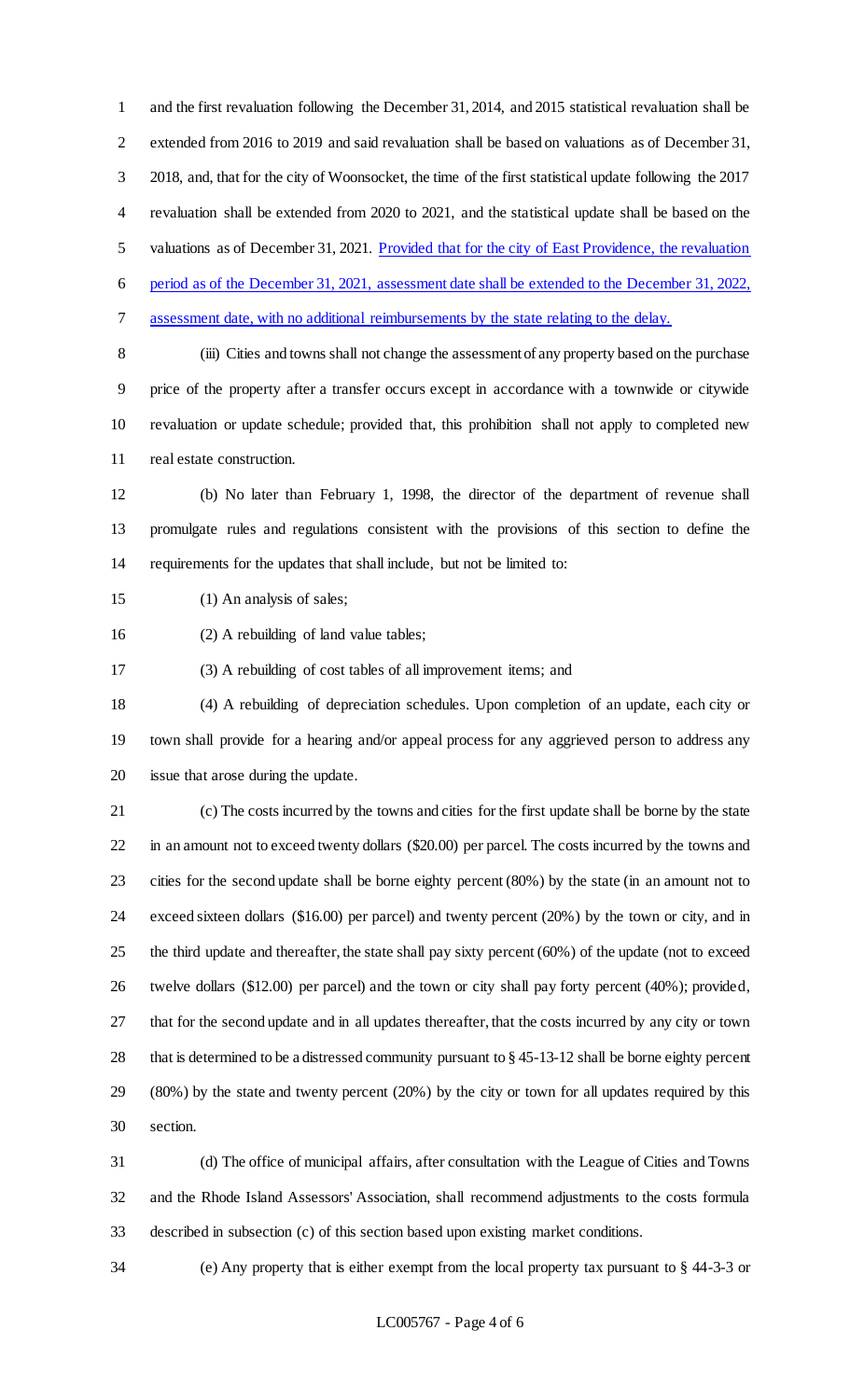pays a city or town an amount in lieu of taxes is not required to have its values updated pursuant to this section and the property is not eligible for the reimbursement provisions of subsection (c) of this section. However, those properties that are exempt from taxation and are eligible for state appropriations in lieu of property tax under the provisions of § 45-13-5.1 are eligible for state reimbursement pursuant to subsection (c) of this section, provided, that these properties were revalued as part of that city or town's most recent property revaluation.

 (f) No city or town is required to conduct an update pursuant to this section unless the state has appropriated sufficient funds to cover the state's costs as identified in subsection (c) of this section.

 (g) Any city or town that fails to conduct an update or revaluation as required by this section, or requests and receives an extension of the dates specified in this section, shall receive the same amount of state aid under §§ 45-13-1, 45-13-5.1, and 45-13-12 in the budget year for which the new values were to apply as the city or town received in state aid in the previous budget year; provided, however, if the new year's entitlement is lower than the prior year's entitlement, the lower amount applies, except for the town of New Shoreham for the fiscal year 2003.

 (h) Any bill or resolution to extend the dates for a city or town to conduct an update or revaluation must be approved by a two-thirds (⅔) majority of both houses of the general assembly. SECTION 2. This act shall take effect upon passage.

#### ======== LC005767 ========